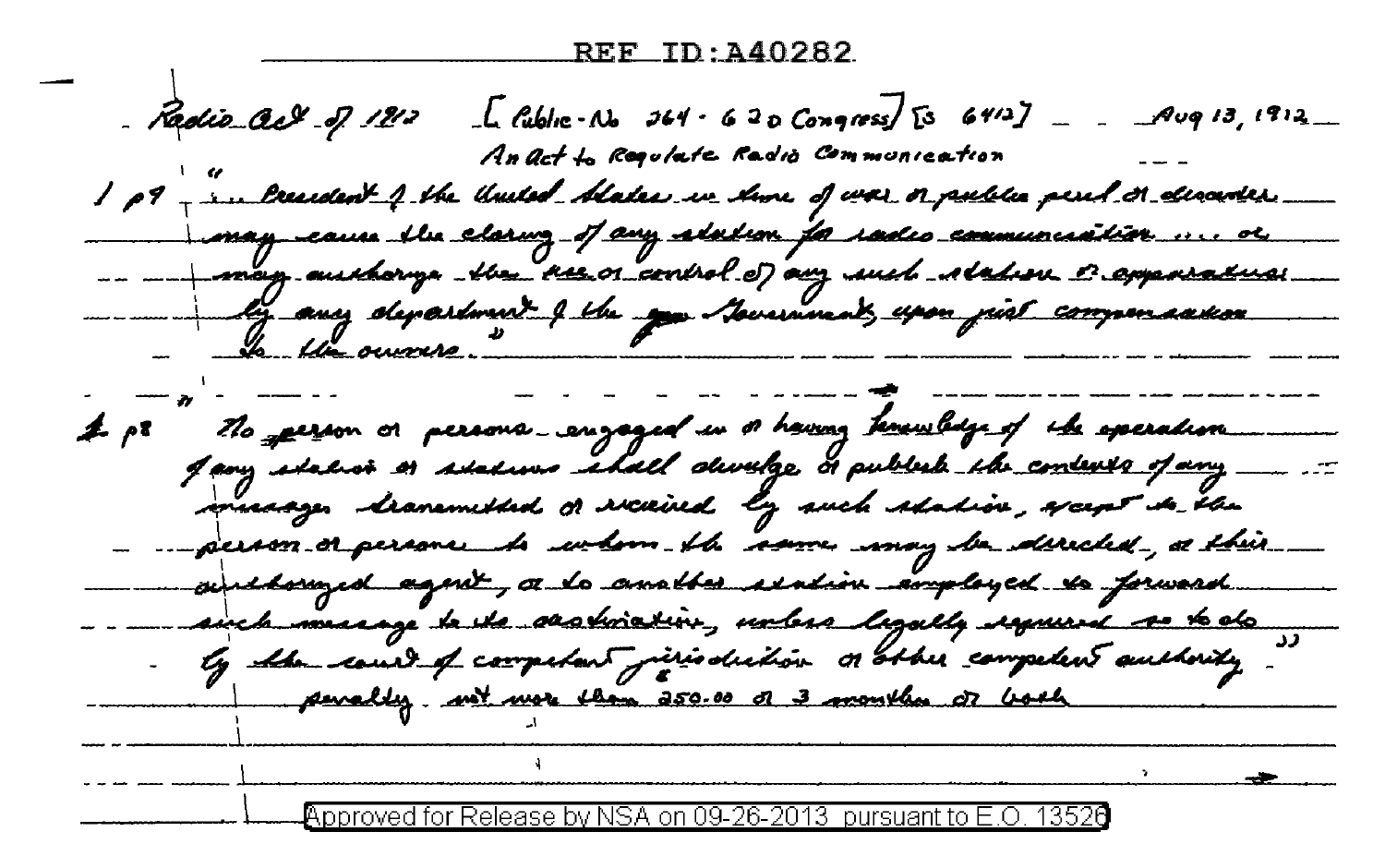**REF-ID: 240282** 

P ? "That a person, company, a corporation within the jurisdiction of the closical Make shall not knowingly wills or transmit, or cause to be ullered or drammeded, any false or feadulant destress sujval, or call pr false or **frest frandulent signal**, call, or other radiogram of any hired

\$ 2500 oo or 5 years or bolh no radio deception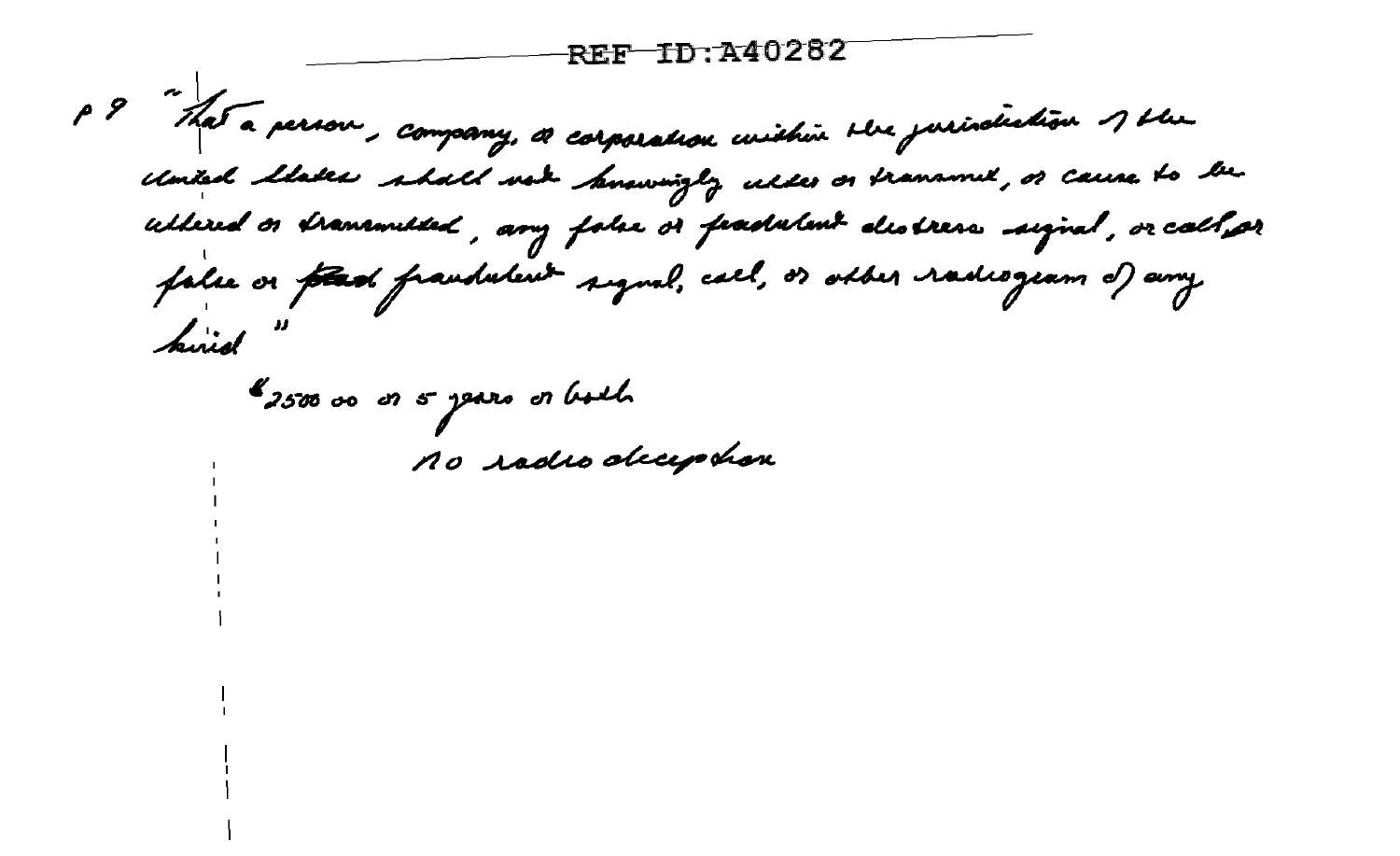$\int L$  fable Resolution-No. 38 65 th Congress]  $L$ H J Acs 309]  $\int$  Jul 16, 1918 Resolved....... Compres assembled, that the Creached alway the continuance of the present unar so anshøruged <u>å am</u>pawered, inhancies he i hall dann it necessary for the unstimal sacissibly or defines, be supervers or rake --possessive # = assume control 1 any belogiques, belogione, sevarina - cable-, a rado suplem a supleme, or any part through, and to - operate the same in such manner as may be needful or dearnable for the duration of the war, which ... ahall not a lend beyond the date of the perclamation by the Consider's the exclainge it radifications I the sealy of peace ....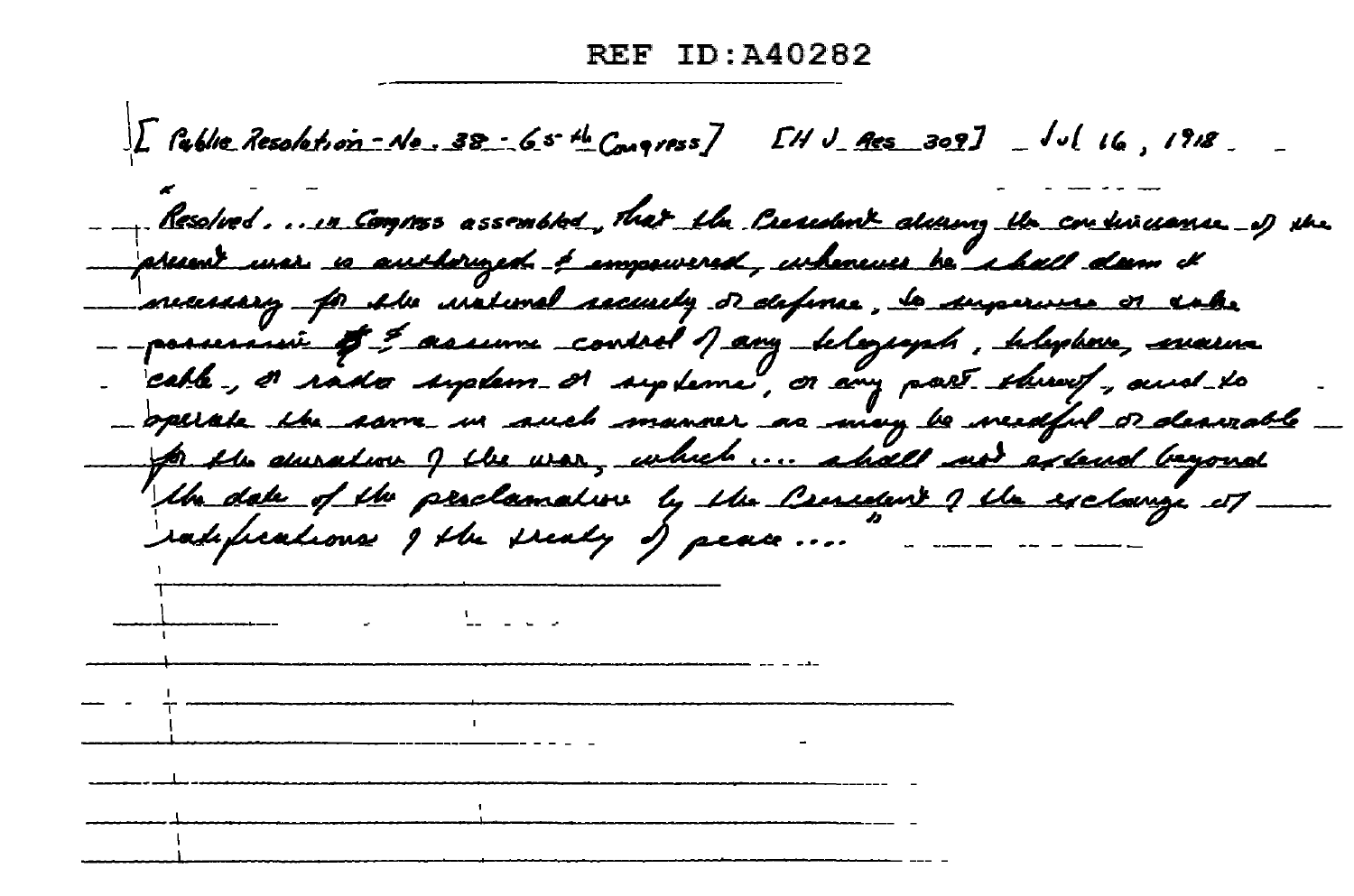**REF ID: A40282**  $[Peblie$  Resolution-No 18-66th Courses ]  $51$  Res 170] \_\_\_\_\_\_\_ Jun 5., 1920 Section 3. That all stations owned and operated by the Gevernment, except as herem previded, shall be used and operated in accordance with the provisions of the au 1 congress unliked an act to Ayulah reales communication cepprened august 13, 1912.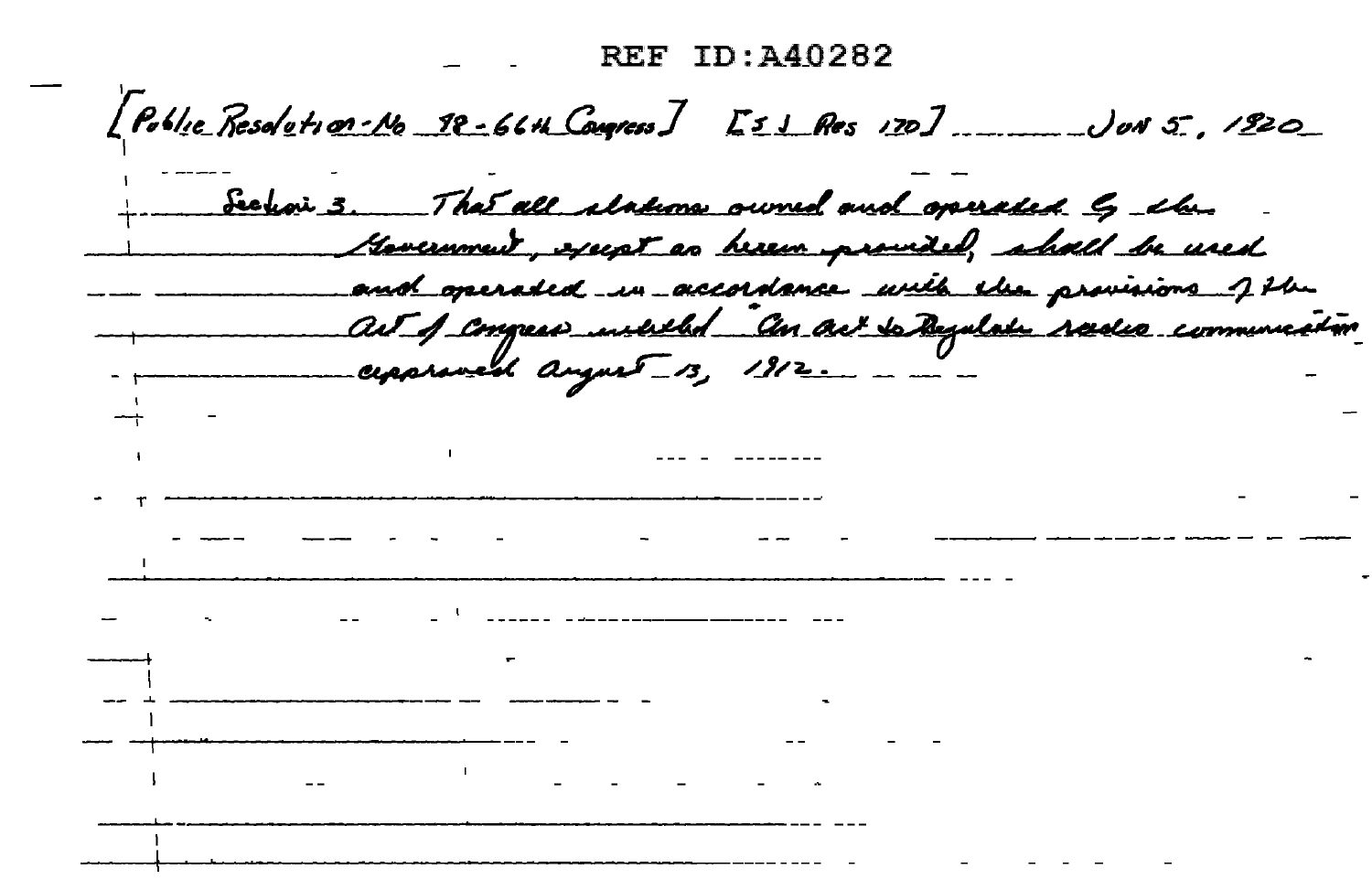[Cobla <u>· No 632-69th Compress]</u> [HR 9971] \_\_\_\_\_\_\_\_\_\_\_\_\_\_\_\_\_ Feb. 23, !<br>Con Act Por the segulation of sades communications<sub>, c</sub>and for other purpose. 1. Celabhebed the Esderal Bades Commonweau p 22 Sec. 6 Radio alahme blonzez to 1 aperaled by the 45 am met aufgev to fections 1, 4, 8 17 this act (withy too wip)<br>at 3 Sec 6 - Delegation of was, peril pawers to this stresses - also in other to presence the mechality of the United Makes, ... p 29 - St 22 Mb person recours of assisting in section, any sadio communities - a hall durely of publish the contents, substance, purport, affect to meaning thereof aperpt theoryp authorized cleannels of transmission or sun reaplion to any person other than the astolences, his agent, or attory, ot to a telephone, blyngde, cable, or iadio station anyologied or authoryed to forward auch radio communication to the dealmation. a de piopes accountery or olierkilleding of the vasions communication curser we which the communication may be possed, o to the master of a shp under when be is reward , or in verposes to a subposer a count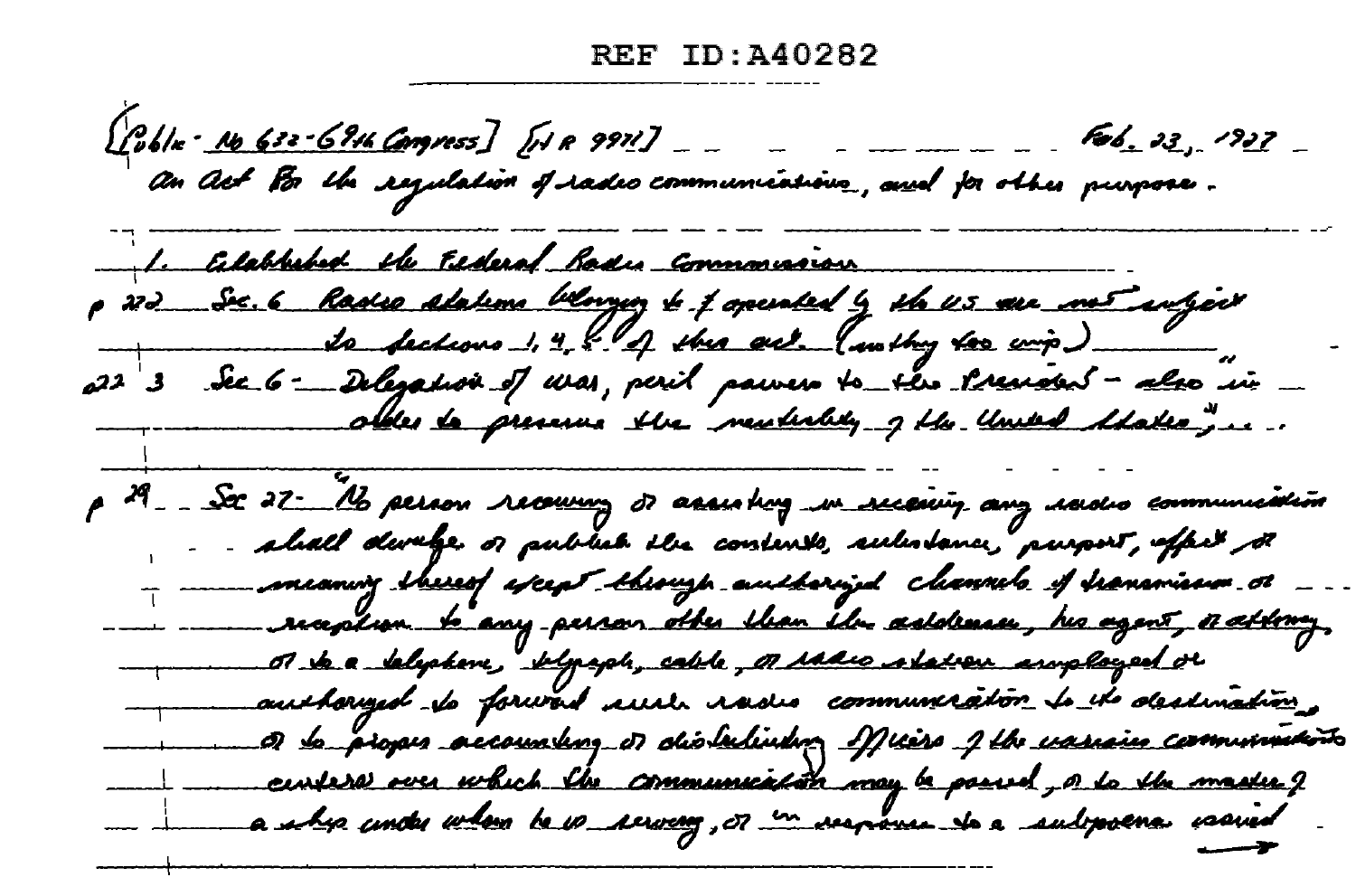**REF ID: A40282** 

by a court of competent puris duction, it in demands of other lawful \* auchously; and no person not being authorized by the sender shall indercept any wearage and shoulge of public the contents, eabolance, purport, offect, a meaning of such interreposed message to any person; and no person mat being entitled threeto whall receive of arrist on receiving any washis communication and use the same of any on formation stereon contained for his own benefit  $A$  for the benefit of another not enlitted therets; and in person having received ruch interespect radio communication of having become acquained with [p 30] the condition, substance, purpost, effect, of meaning of the same or any part of hereof business that such m formation was so obtained, aball shoulge os pablich the condute,<br>for his own hevifit of for the hevefier of another net ensited there to **z**.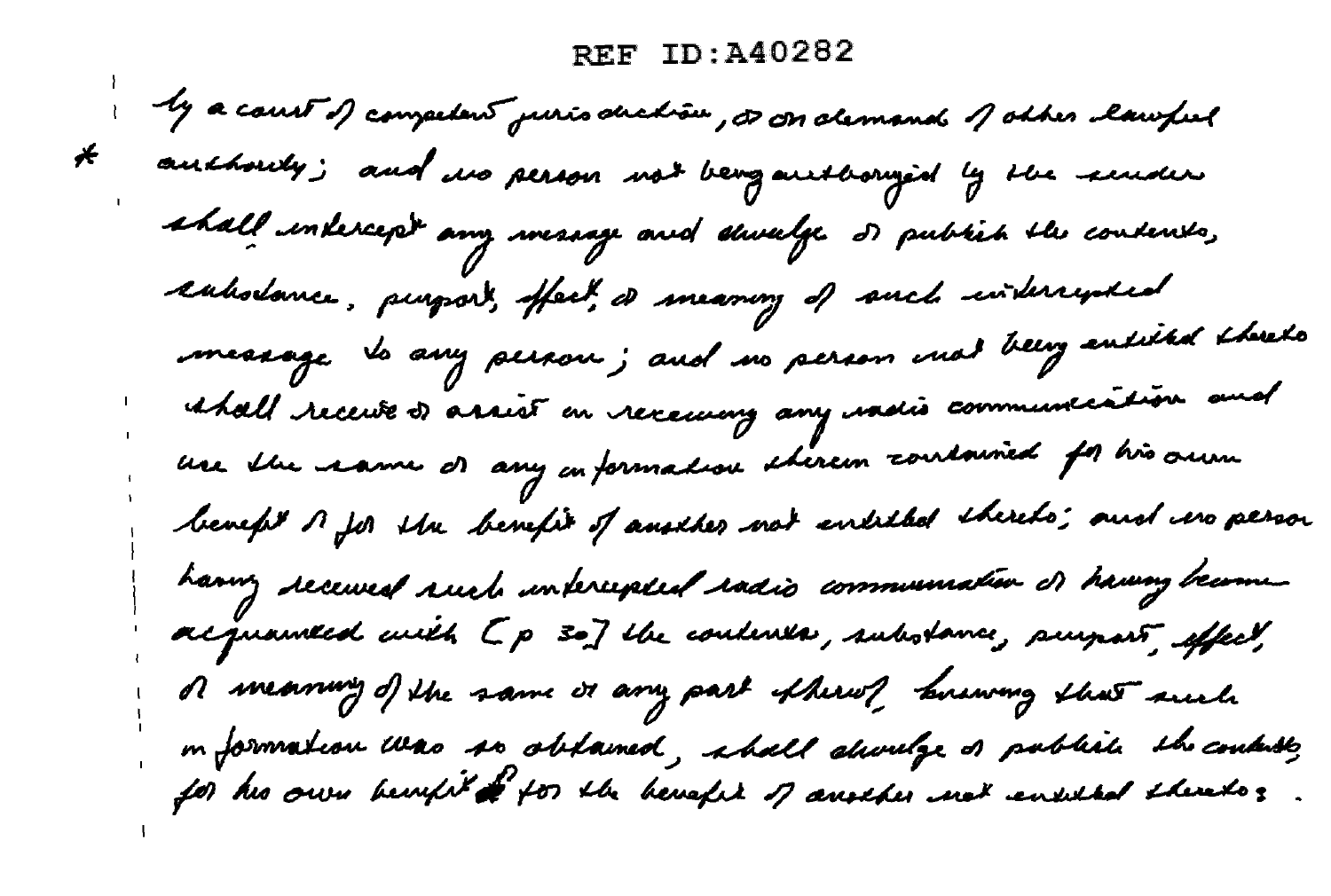$REF$   $ID:40282$  $A_{2}$ 1927 30 Sec 28 rame province about false, francholent calle the formulation soldiers . 7.31 - Sec 32 Violation restrictions of FRC of motal treaty are 500.00 form Sea 35 This Get shall wet apply to thebypines of Consel some In - I the See of state.  $31$  Sec  $39$ . Re peals  $1 - \frac{6}{100}$  Act of 1912 2 four Resolution Jun 5, 1920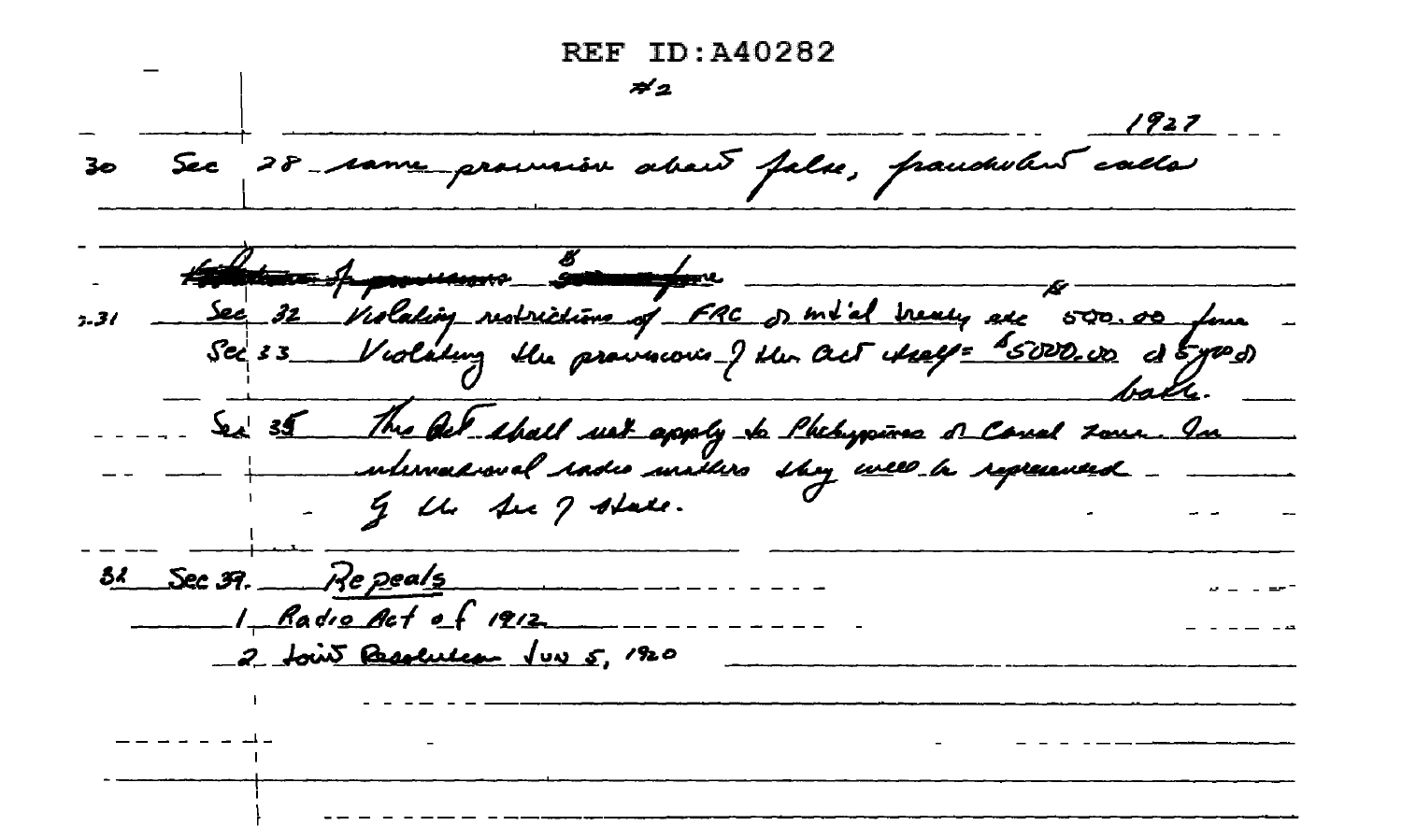An Act To accelerage the purchase by the hearday of dominate - Ja site, and the construction and equipment - of a huntering thereon, for une as a constant frequiries commitoring said abation, and for stay purposes a constant preparing monitoring radio station.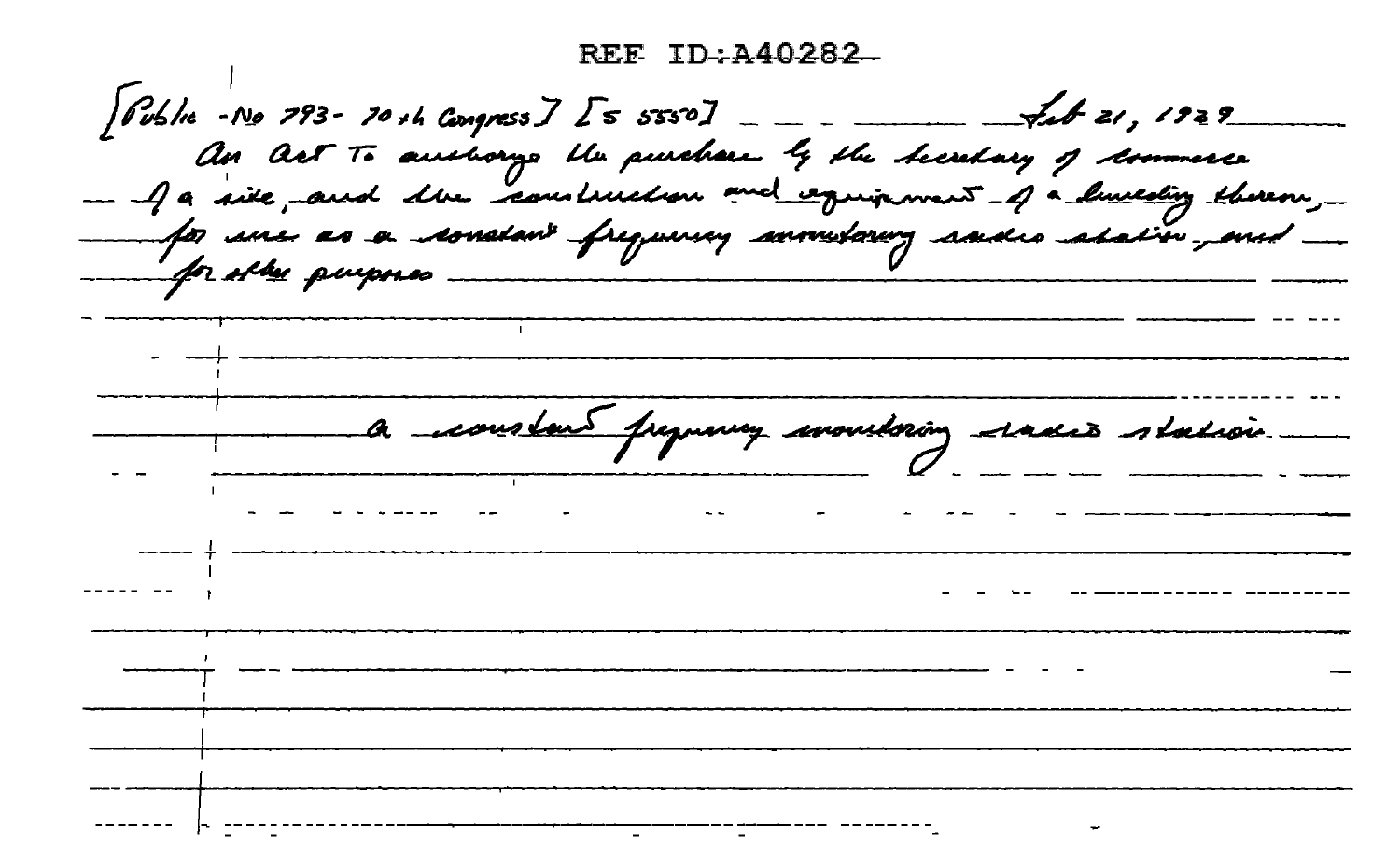Libblie-No. 916-73, Congress J [5. 32F5] Communications act Jux 19, 1934 An Act To pravide for the regulation of interstate and foreign communication 1. Established the Federal Communications Communication p 49 2 feetoir 2 (a) Provisions 1 the Oct apply to all communications originating of received in US + to all persons in surgeyed chother US in such communication ; his does not apply p.50 fortigi communication = communication or dramamissim from or to any place in the US to or from a foreign country, or between<br>a obadión in the US and a mabile station located outside  $4\mu$  U.s. g. US = Alates & derutories & District J columbia & possessions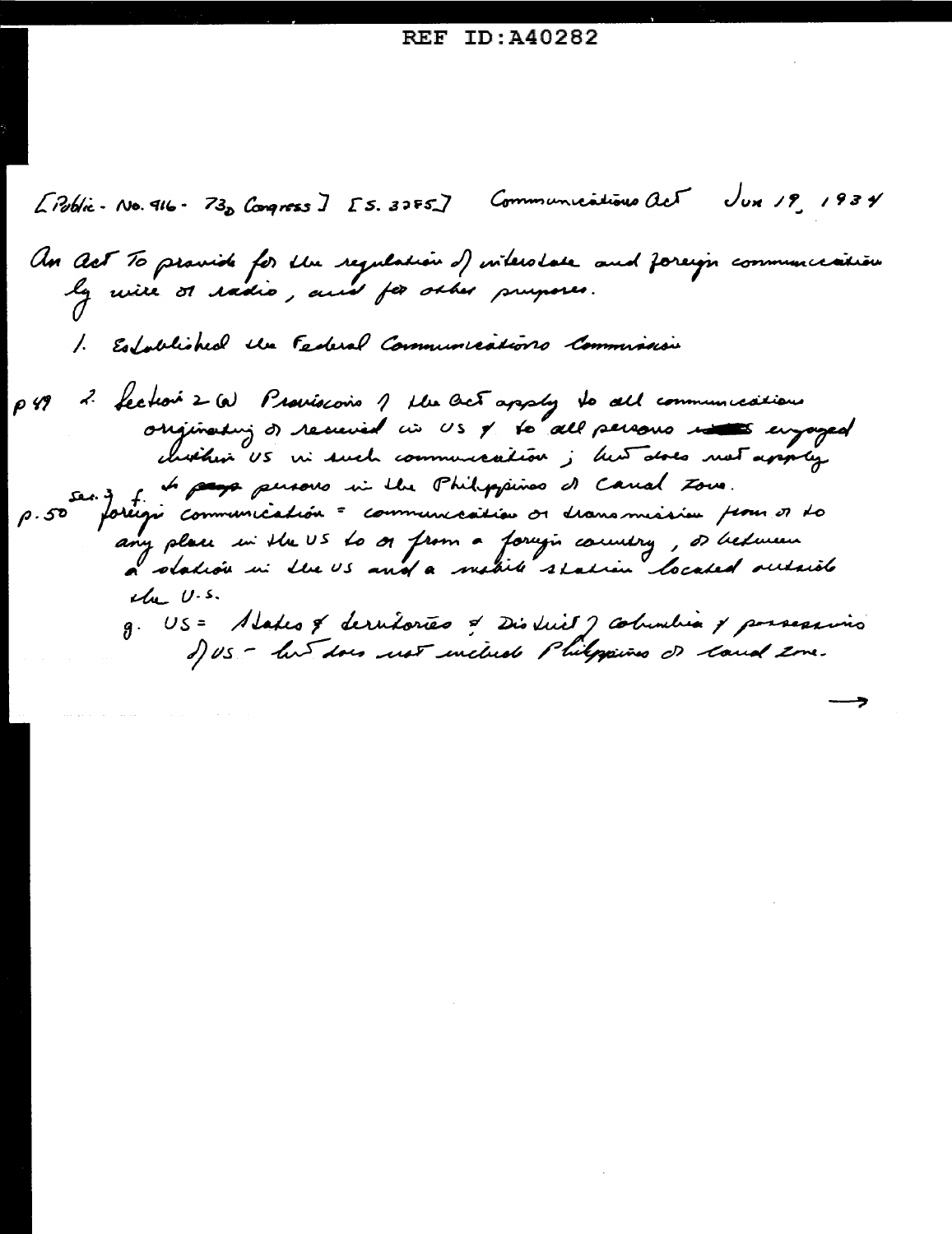#### $REF$   $TD:$   $A40282$

p.69 Sec 305 Rades stations belonging to foperated by US are ust subject to Sections 301 00 3051 this act Same as 1927

p 78 Sec. 325<br>B false agnals new limited to false or franchaters

p. 89 Violation y provisions y dhes ask 10,000.00 de 2 yrs de bach

P 90 Rouses ent / 1937 repealed 500. 602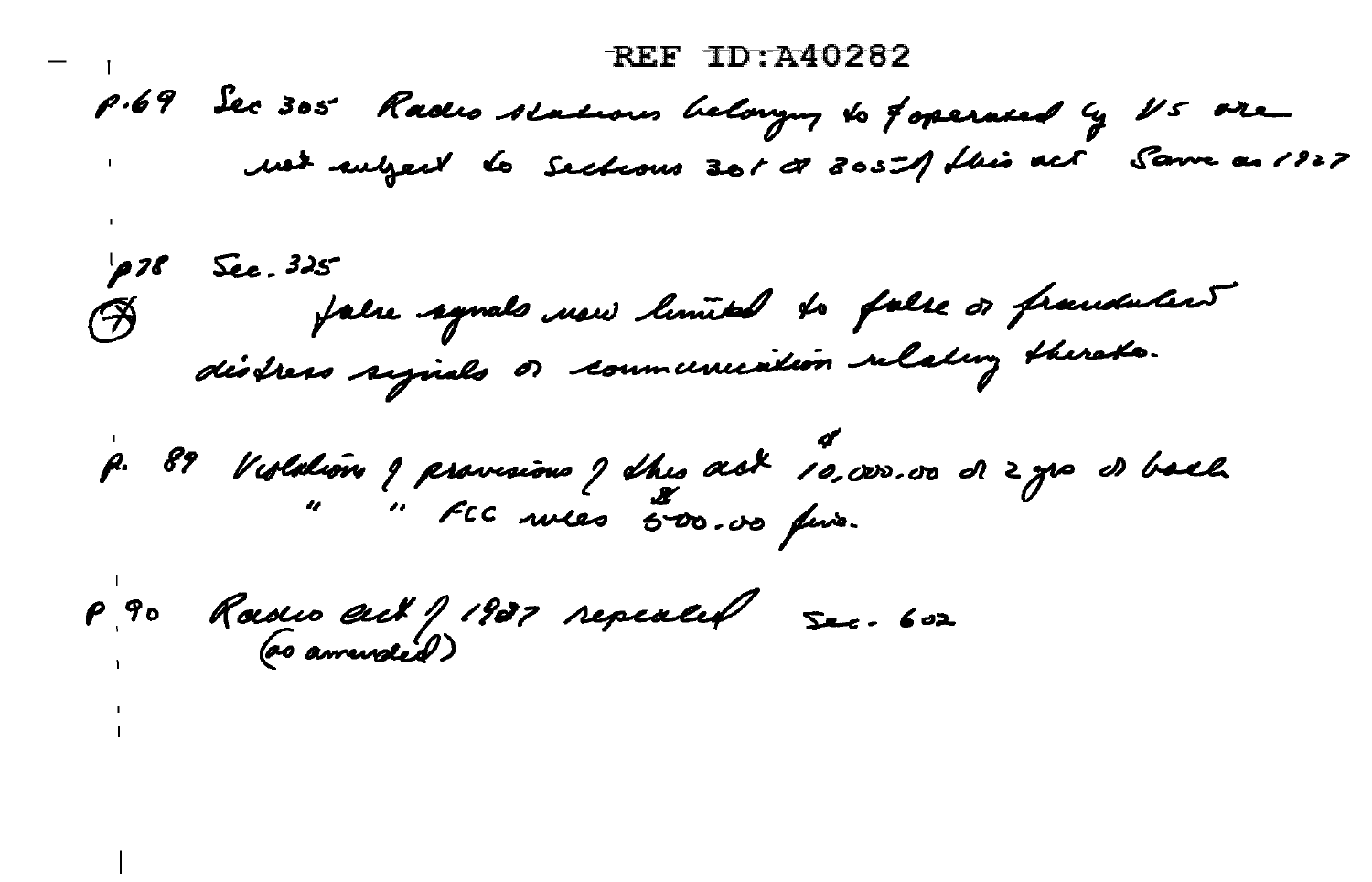REF TD: 140282  $1939$ Hadly the Arme as 1927 Radio Jac miled Sec 606 p. 93. Une Emergency-Pauveus 1 pln President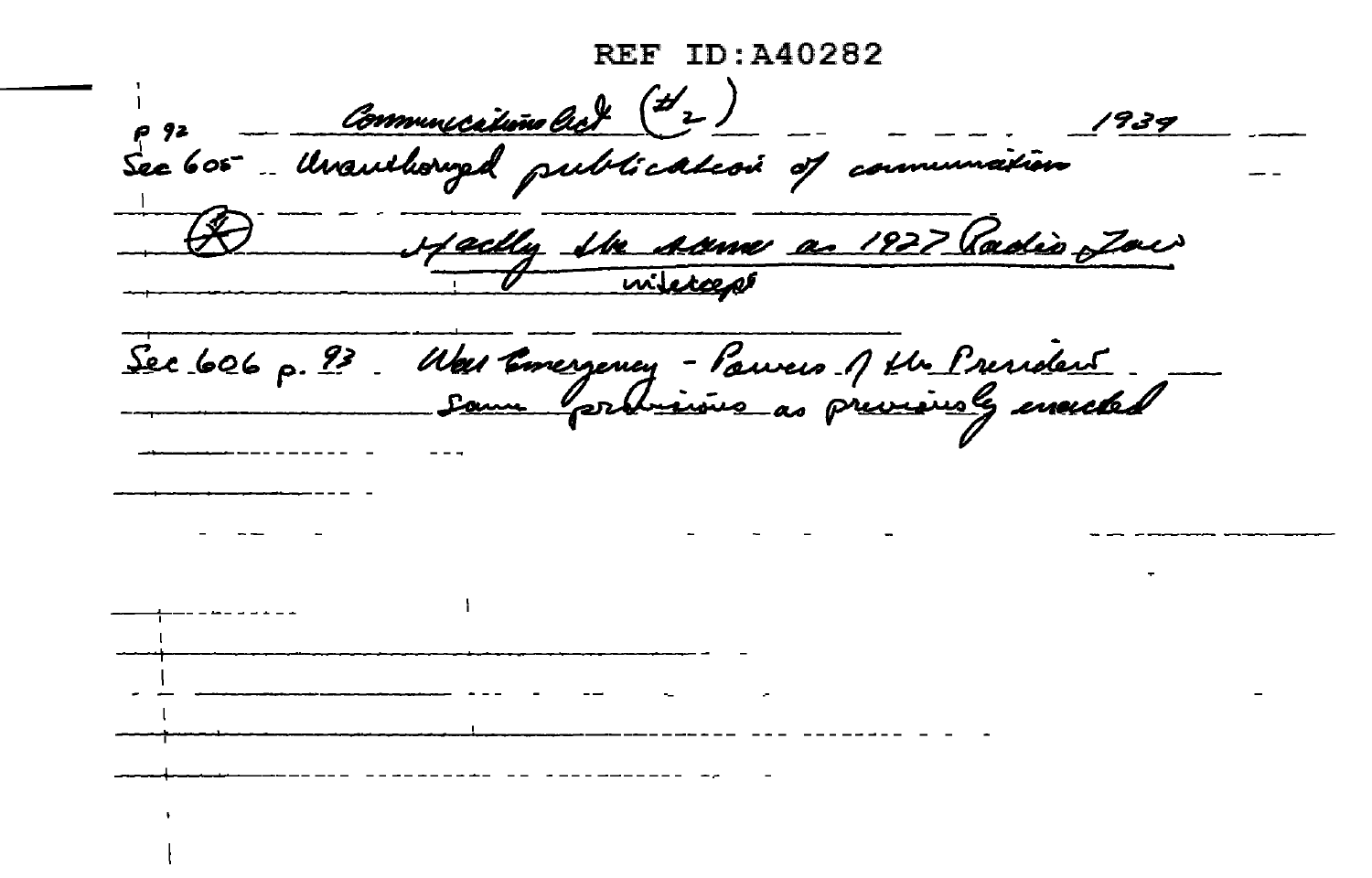[Public-No. 97-75-4 Congress ] < Chapter 229. 1st Sossion ] [s. 5-9s-] May 20, 1937

An Cel To amind the Communications act of 1934, approved June 19, 1934, for the purpose of promoting safely of life and property be Alao Shearge ser veo J vive and radio communications, to make more effective ser Indemational convention for the safely I Life of see, 1928, and for order purposes.

p.101 Sec 5. Paragraph (m) of Sec 303 amended as follows: (D)... or has knowingly hanamitted. (1) false d'aleceptive symals de communications, et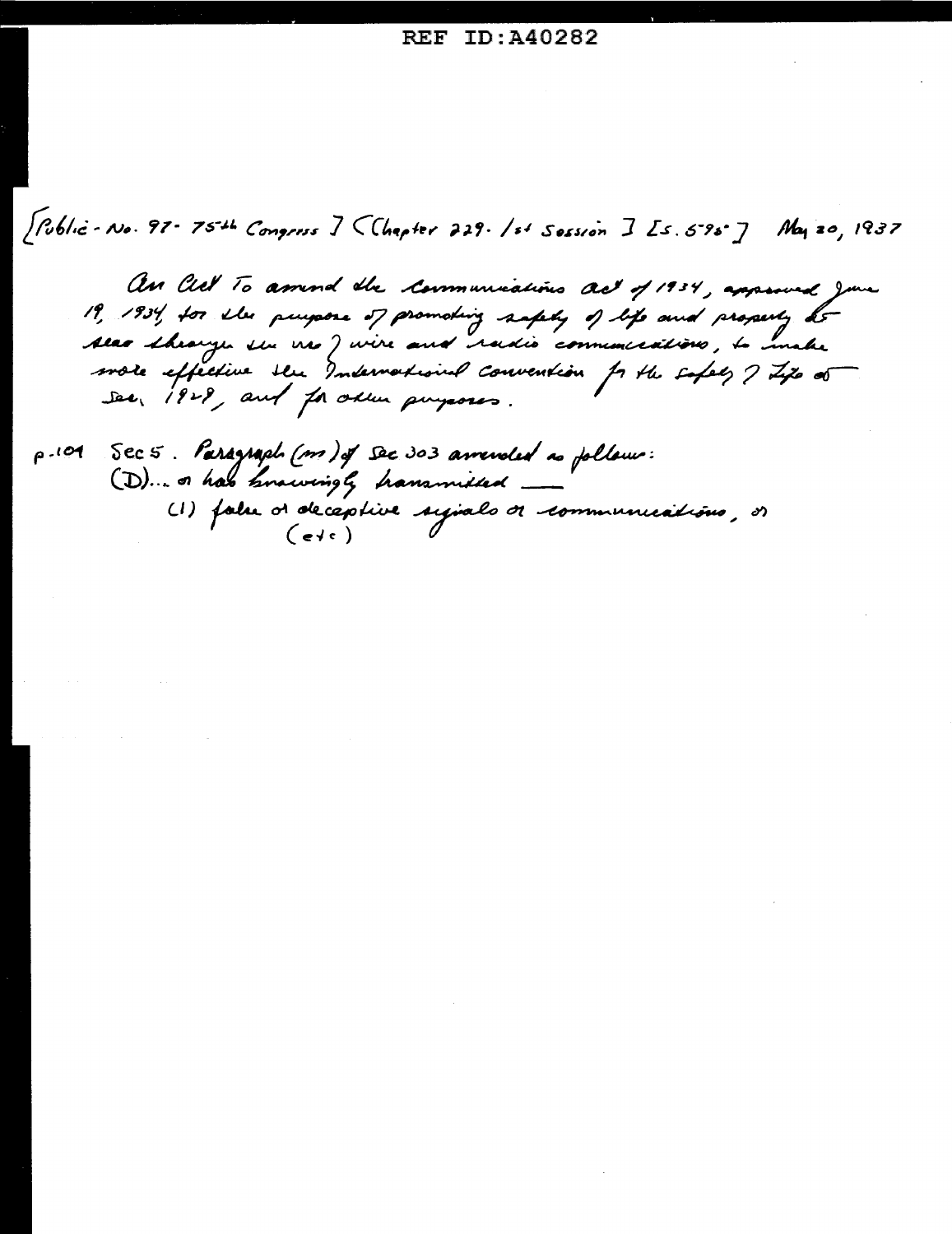## $RFF$  TD $-440282$

 $L$ Public - No 659 - 7614 Congress] [Chapter 422. 3 Sossion ]  $\leq$ 5 3018] June 25, 1940

- An Act To annual section 210 f) the Communication act of 1734-<br>- As as to permis communication utilibres to contribute prie services Lo the national defense Sec 210 (b) Nothing in this cent of many other procession J low<br>hall be construed to probable common sarwers from rendering  $0.119$ 

<u>to any agency I the Convernment free service in teamediant</u> und the preparation for the instant defense: Pauvited, That such free service may be rendered only in accordance urile such sules and regulations in the Commission may preside there for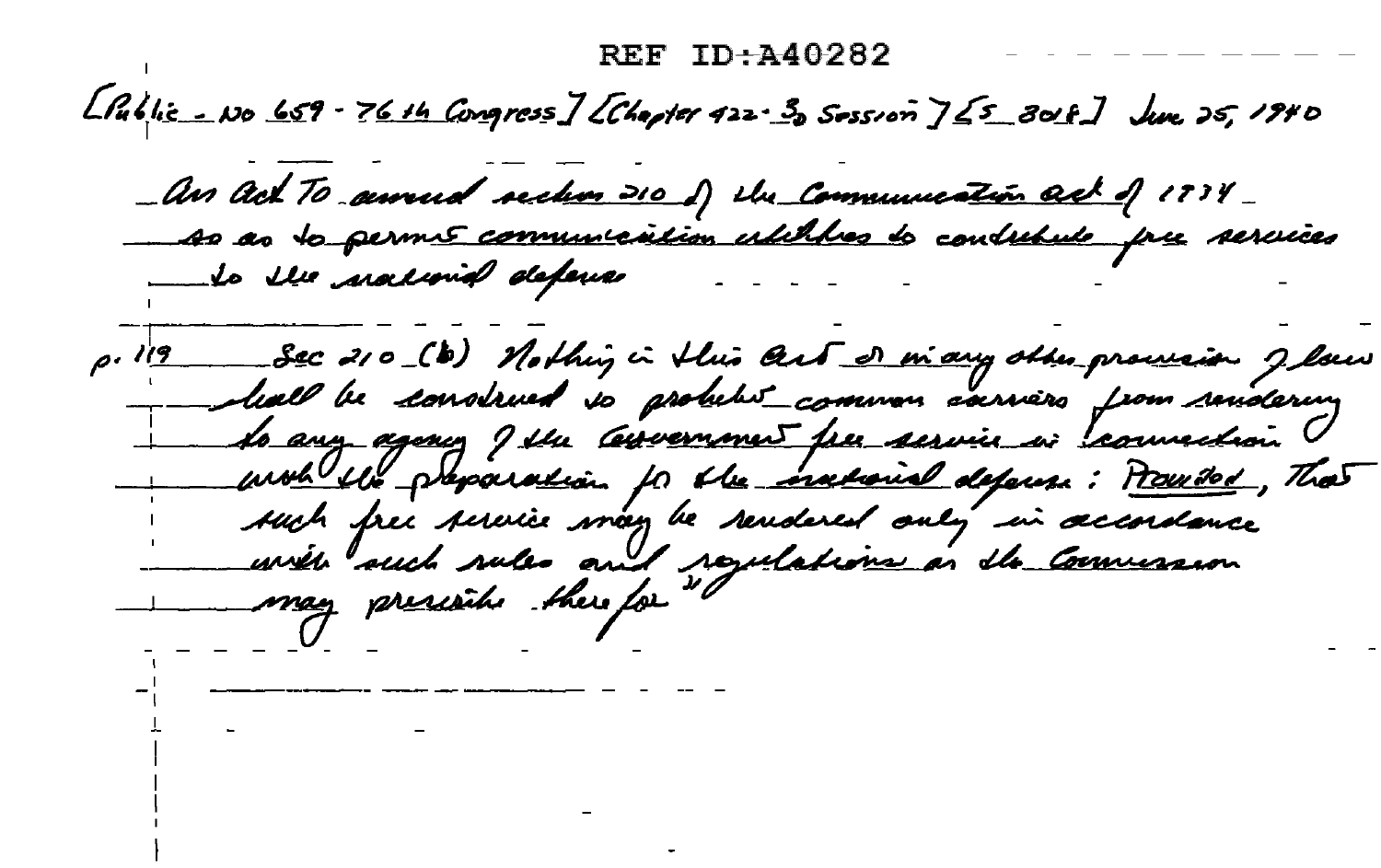[Public Law 413-77th Congress] [Chapter 18-20 Sosson ][H.R. 6263] Jan 26, 1942 An Act To amend Sechon 606 of Commencation act of 1934 for the purpose of granding to the President, is time of was a shreadened was, certain parvers uncle respect to communications by miss. p. 123 subsection(d) President proclaims a splate or chreat of war of dames it verseary in the interest of national security of defense, may devery a priod ending not later than six months after the termination of such shake or elect of war and not lake than such earlier date as the compless sy conservered resolution many despoats, (1) suspend or amend the rules and regulations applicable to any order facilities or stations for unico communication unitain the jurisdiction ) flu united states as prescribed by the Commassion, (3) cause the closing Jany facility or station for we're communication of the removal sherefrom I its apparatus & equipment, or (3) authorize the use of couldnot of any such facily of station of it apparatus of equipment by any department of the thousand under such regulations as himay prescribe, you suit compensation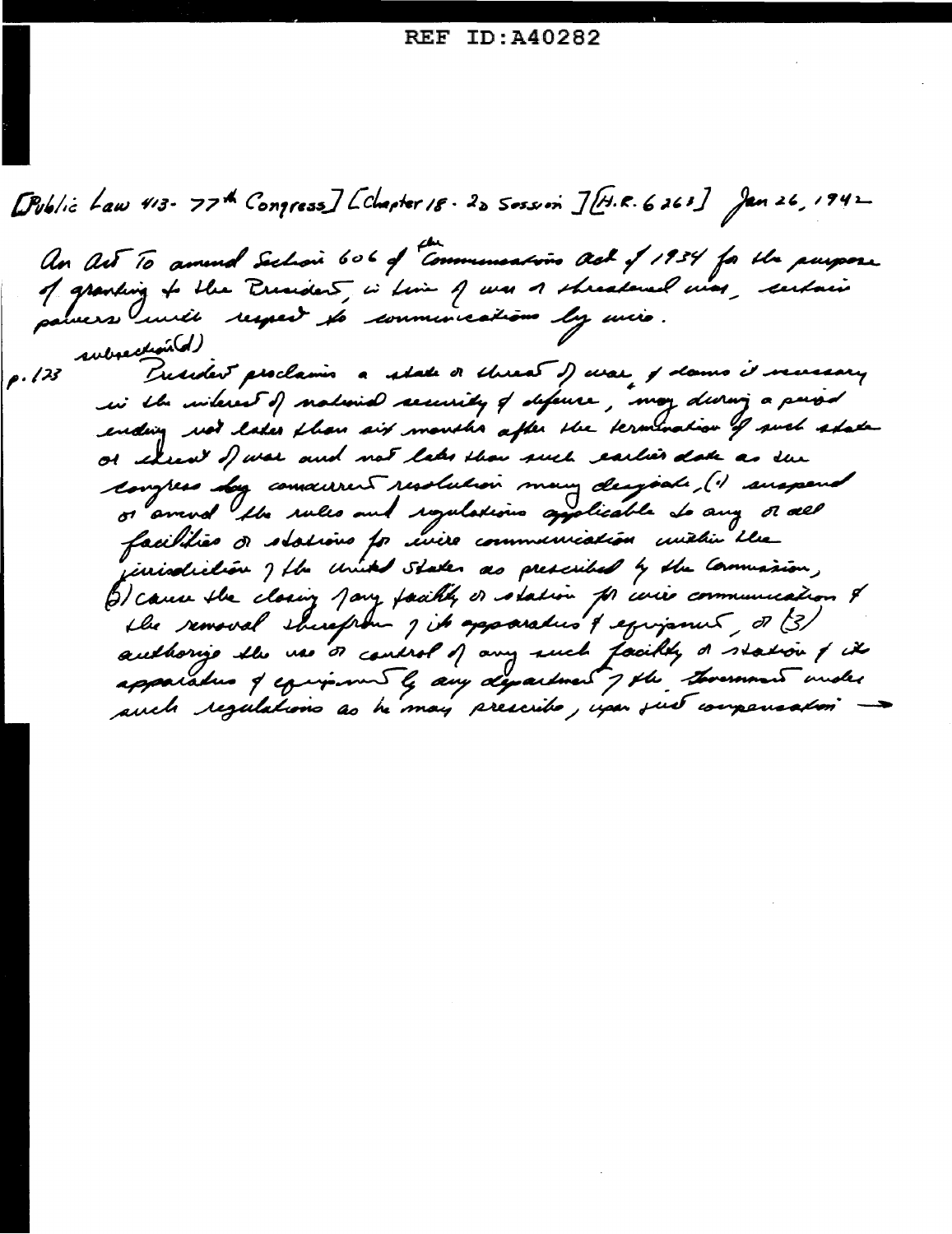<del>-REF - TD : 240282</del>

to the auruers

p 123 (g) Nothing in automation(c) and shall be construed to anothoning ble President to make any amendment to the rules and ryclations I blu commussion enhich the Comission waves not be authorized ly law to make, if working in subsection (d) shall be considered to audhorize the President to take any action the force of affect I which shall continue lujoud the date afds colied dalung I nech action would not have been andhought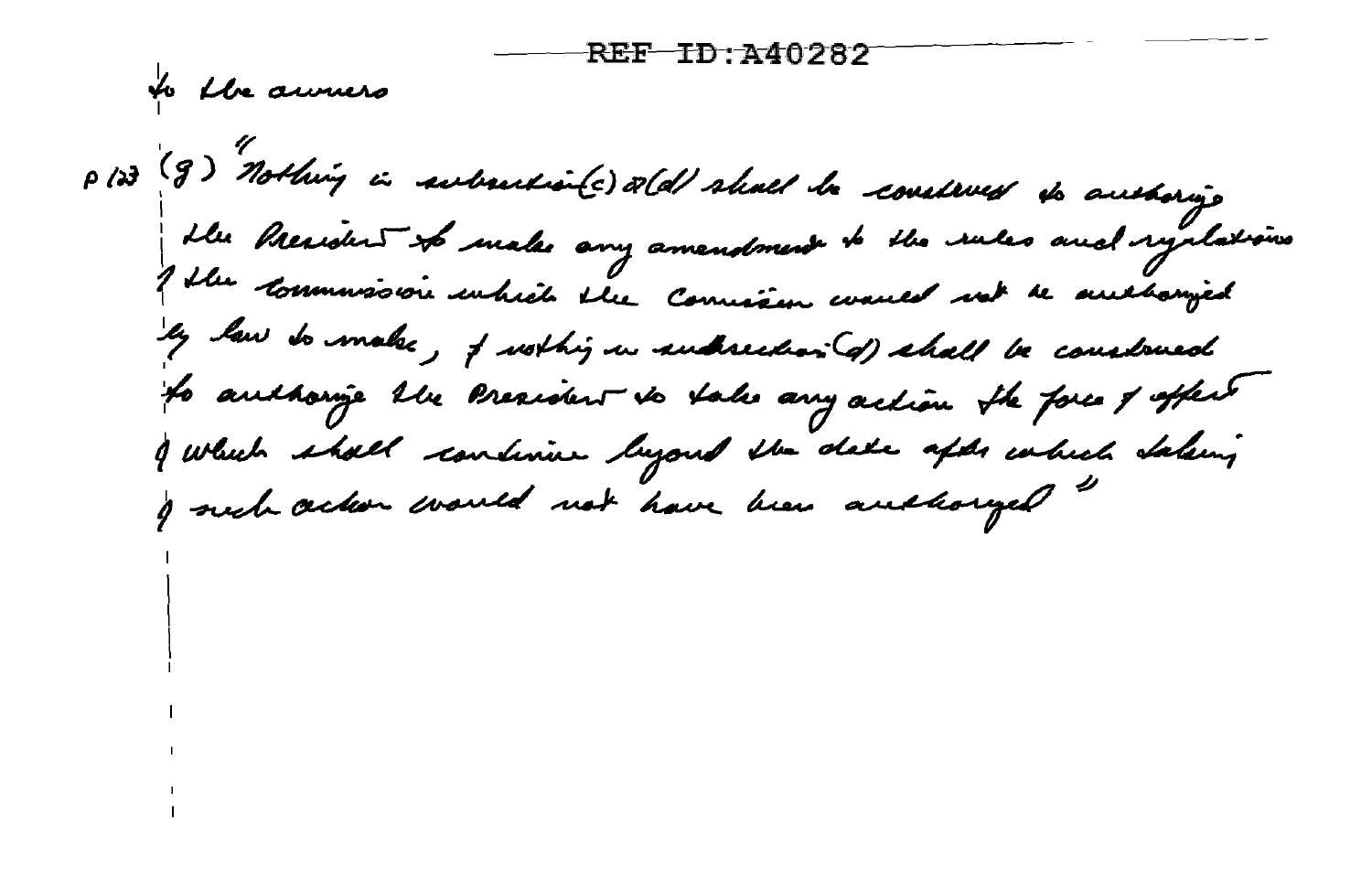Supreme Court of the U.S. No. 180- October Term, 1937 Frank Carmine Nardone, et el., Pedikionère vs. Hu United States of America<br>[Dec. 20, 1937] M. Justic Poberts delivered openion of south The importance of the gives too involved - whether, in wew of the  $\rho$ . l. lz a federal Mierr dapging deliphon wires and indercipting imesinger is<br>admissible in a crimonal drial in a chuted Males Diotric<sup>k</sup> auch, — moved us les grant the will of certiorari. Witnias gained evidence by midercyshing measages by dapping deliphone  $P - 2$ pt-2 S. Court Show reveaued readon 605 of C.A. 171934 " Takin at fais value the phrace sur person" comprehends federal agents, ava<br>the ban on communication to any pirson" bars destinony to the content<br>of an indercepted message. Siel an application of the rechon is signorated  $\rho$ . 2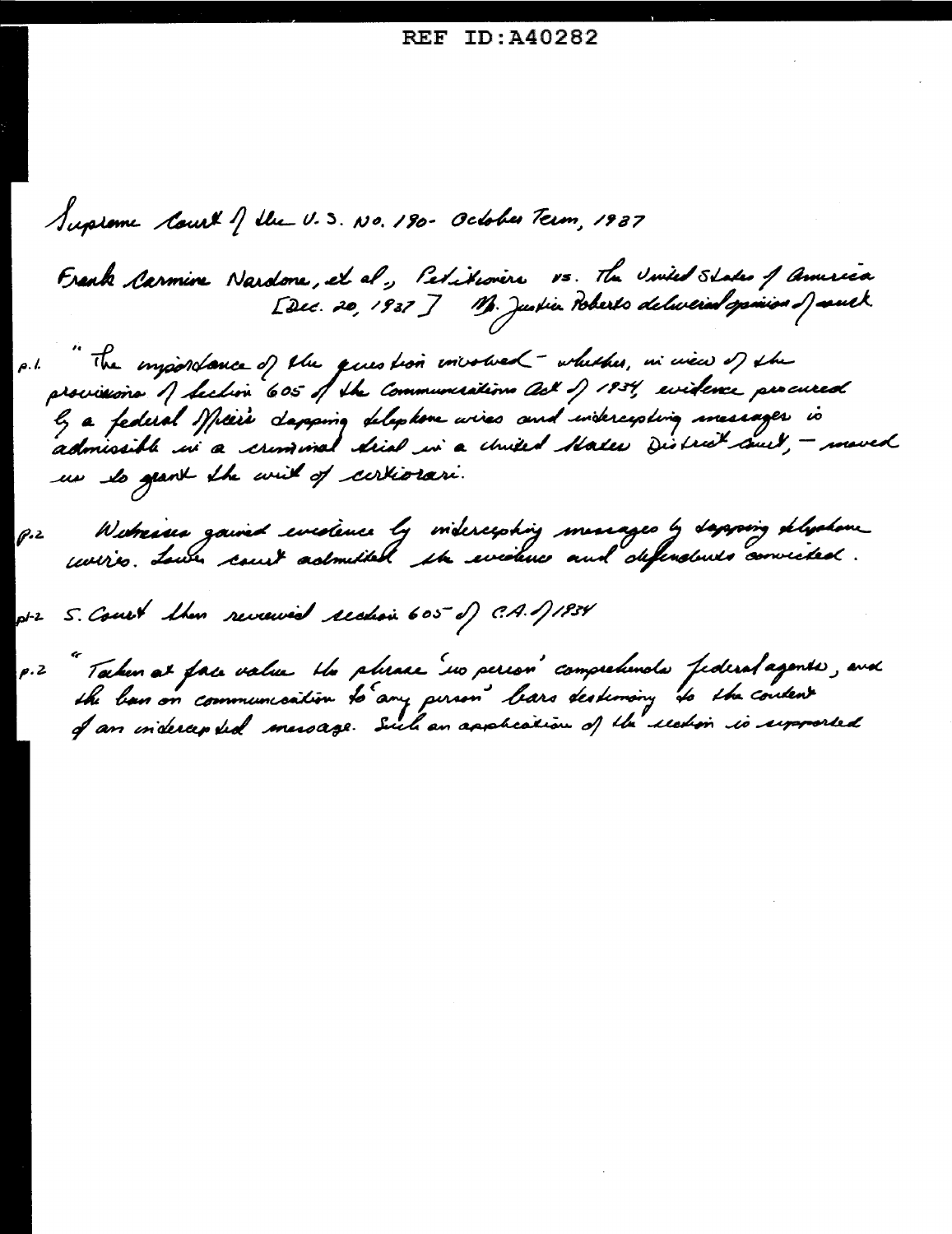#### ID:A40282 REF

Y comparison 1 she clause concerning indercysted missages with that relating to those known to employes of the carrier the former imaginst be dwalged to any person, the latter may be dwelged in answer to a lawful subpoint p 2 - The S.C superiorieus gov T case - i) congress dud not instend to probabit dapping everes do procure evidence, 2) 5 C en Olmskad & US, 277 U.S 938, held iduels evidence admissable at commen law shopile the fact that a adale law maal curre-depension a recente, 53); that sure the Ohmetead case depts I ble perferal ges't, as knowledge I congress, have permetted aquelo lo dap anzo in and d'elebedini y convictivo d'ilecomorale. 4) il in shown that in speke of its lanew belge of the practice, congress refraund from legislative outlawing it, alle liells, is providing, have been in hodered 5) the CA 1/1984, it is claimed, was passed only to the purpose of reemactory the provisions the Rades act of 1922 so as to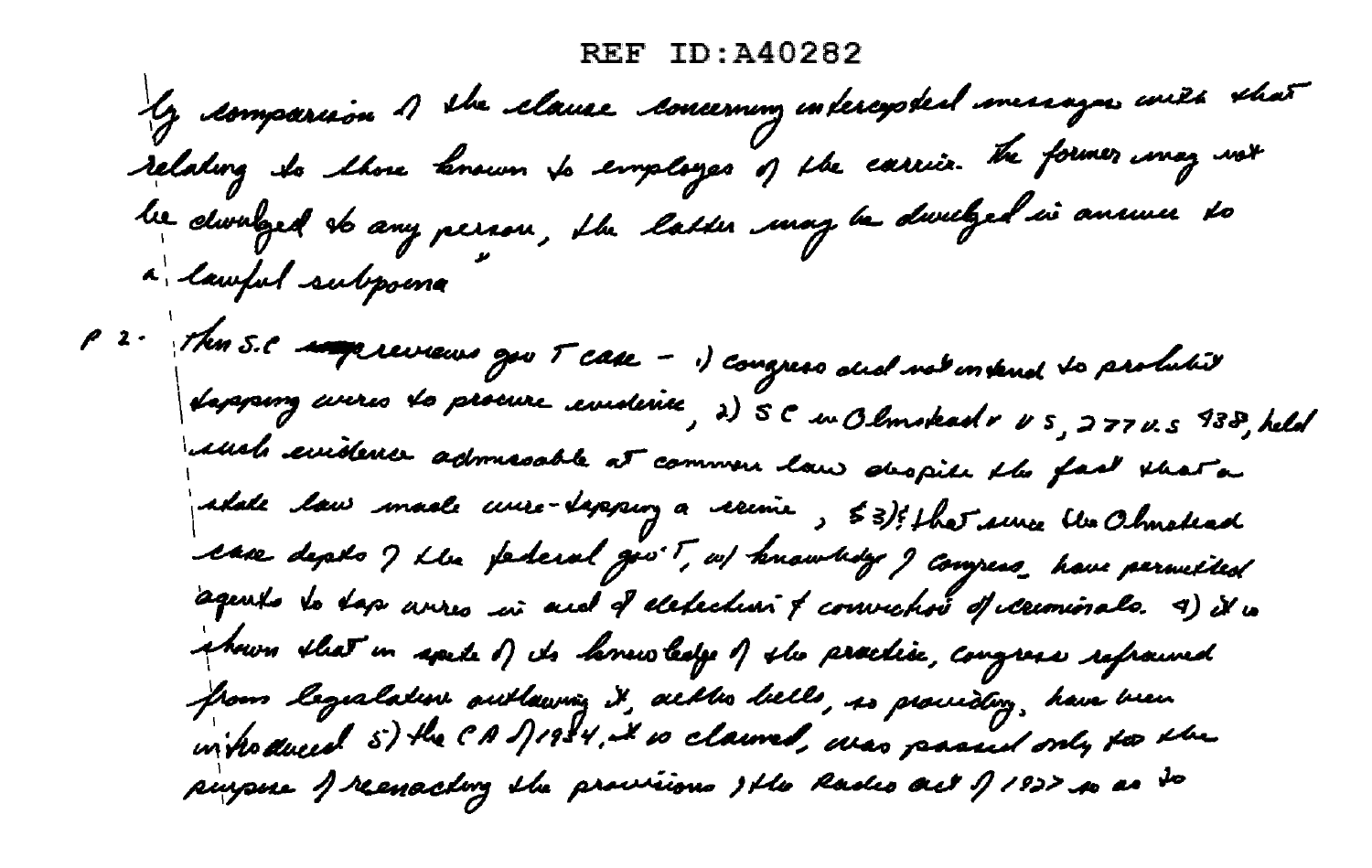ガエ S.C. Decisión 1937

make it applicable to cente mussages of do dransfer pirésolution sues saveis<br>of service commencations to FCC 3-2 pharaology sayles not do la<br>construed as chanying the practically intuited provision on the subject

" He nevertheless face the fact that the plain words of technic 605  $\rho$ -2. forbid anyone, inless authorized by the sender, to intercept la déligidare mensenge, and délicit in equally clear language ly the governmenties arguments.

p.3. S.C. agued to gov'ts arguments #3,4,55 "But thes sicumplance are in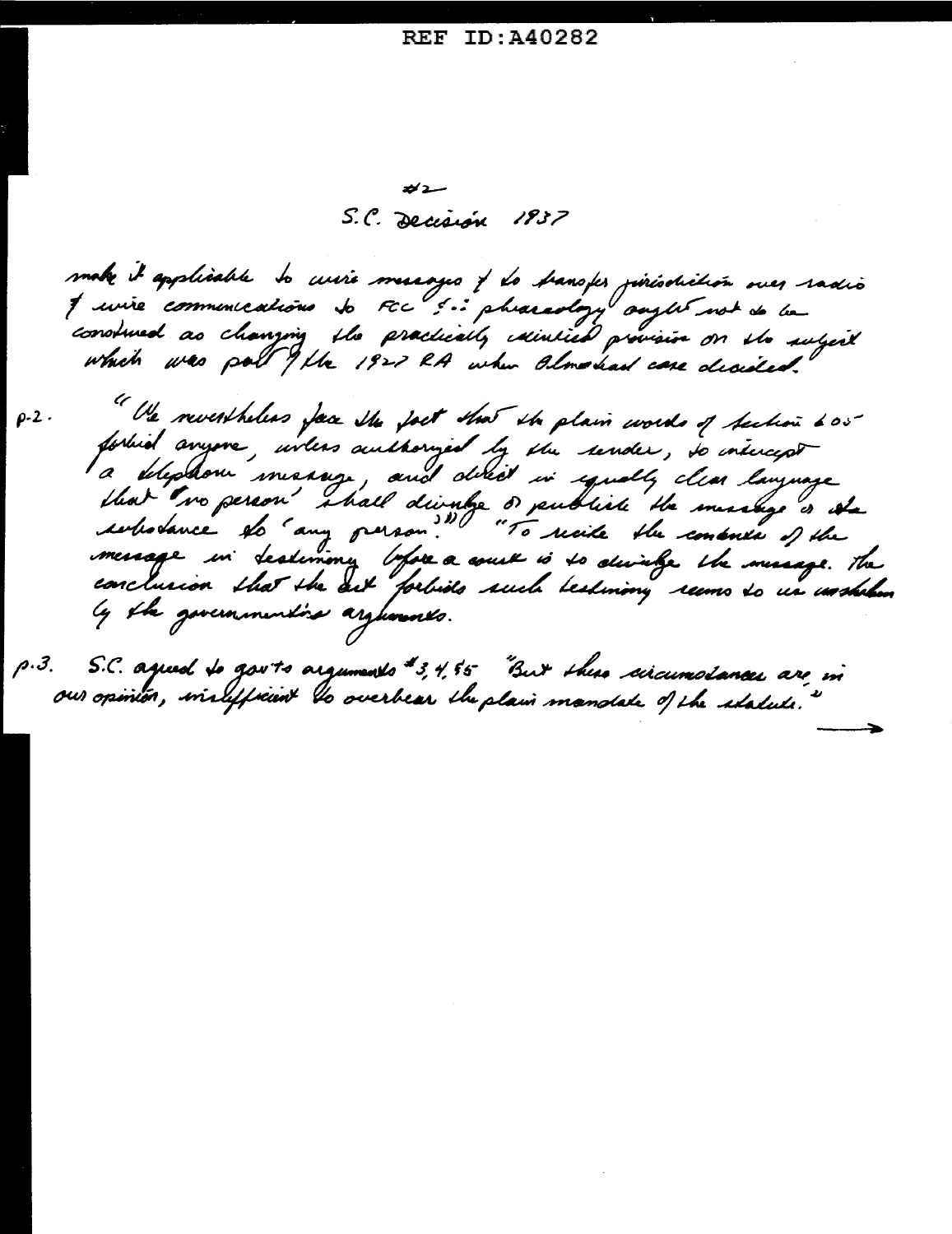REF TD: 140282

P 3 SC en response to argument " The answer is that the querewir wome J solicy. Congress may be ve cleanges it less important that some spender go fre then that Micere should resort to includes deemed inconsistent afelhed slandsed of destructive of personal leboly. Sam considerations may well have promot corgress to adopt cechion 605 as evolved the quaranty ajavet posailuses of procedures veslature of privacy, embodied a 456 Americano la the construction The samon that the general words of a slatute do not molecle the gover or affect its rights orders the emetendem be clear and motiopulable years the dept of the oct does not and the despondent the cases in which it has been applied fall into live classes. The first is where an act, if not to limed, wanted deprive the sovery of a recognized a extertist. perogative fill o interest a classical example contance is the exemption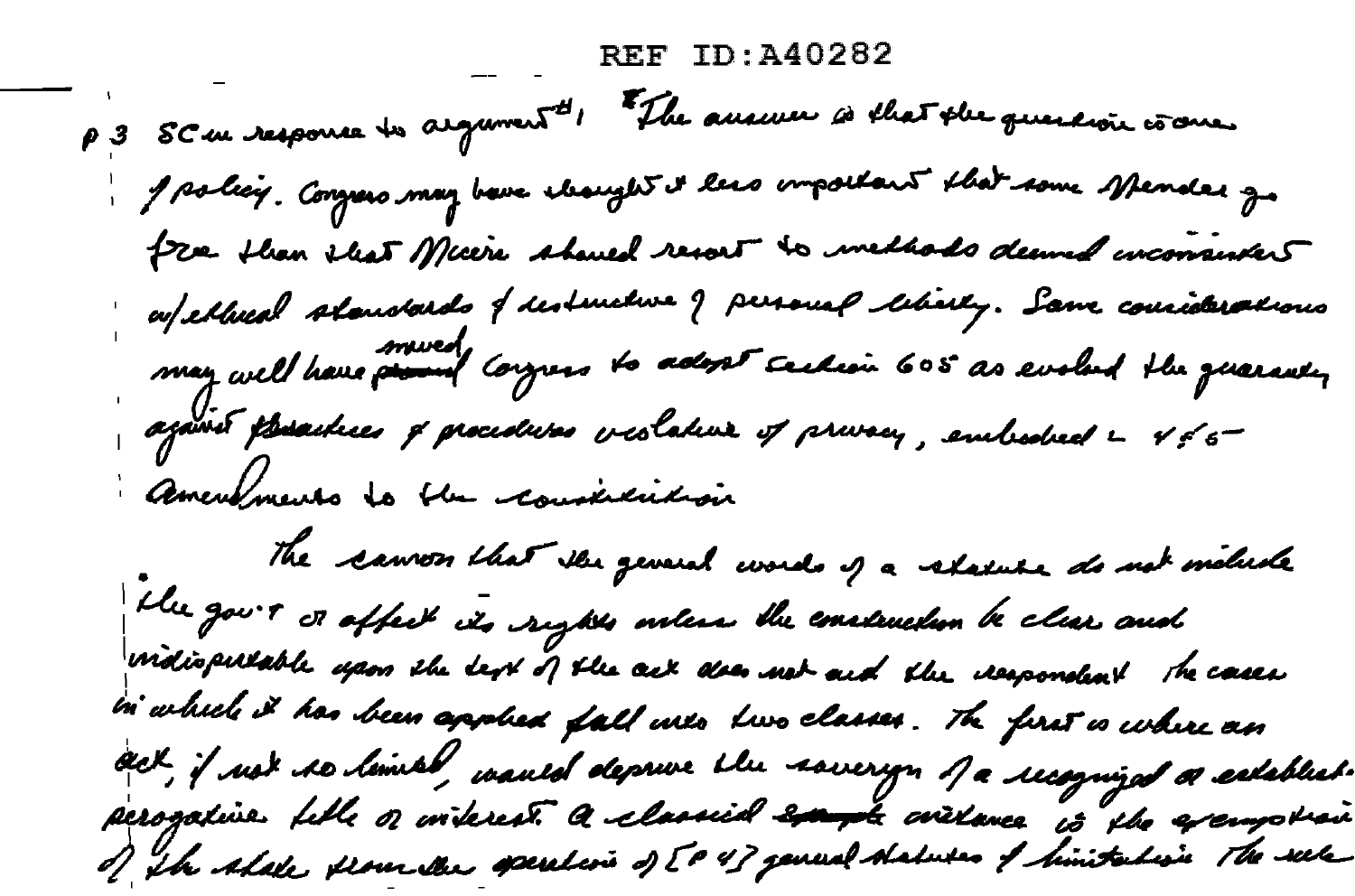# 乒 了

S.C. Decision 1937

of explusive of the rovergion is less stringently applied where the operation of the law is upon the agents of servants of the government rather than on the swering isself. The second class - shot where public officies are impliedly opeluded for language imbracing all persona, - is where a reasing which counted insteads which of wis County work obvisio absurdily ... ( speed law to cop of foreman ) for years combinuing has raged u/rupect to the incrality of the praclui j lurio dapazing le Juio Lo obtain aviolenco. Il has been the veis, we Shink another well recognized principle leads to the application I the spatule as it is urither tob as to willed within its sureys federal Mars as well as others. That previously is that the soverys is embraced genual cupido of a soladule cuideraled do prevent injuing of currony. The judgement sures he were of the case remainded the District Court for further proceedings in conformity with  $\boldsymbol{\varphi}$ this opinion. So Ordered.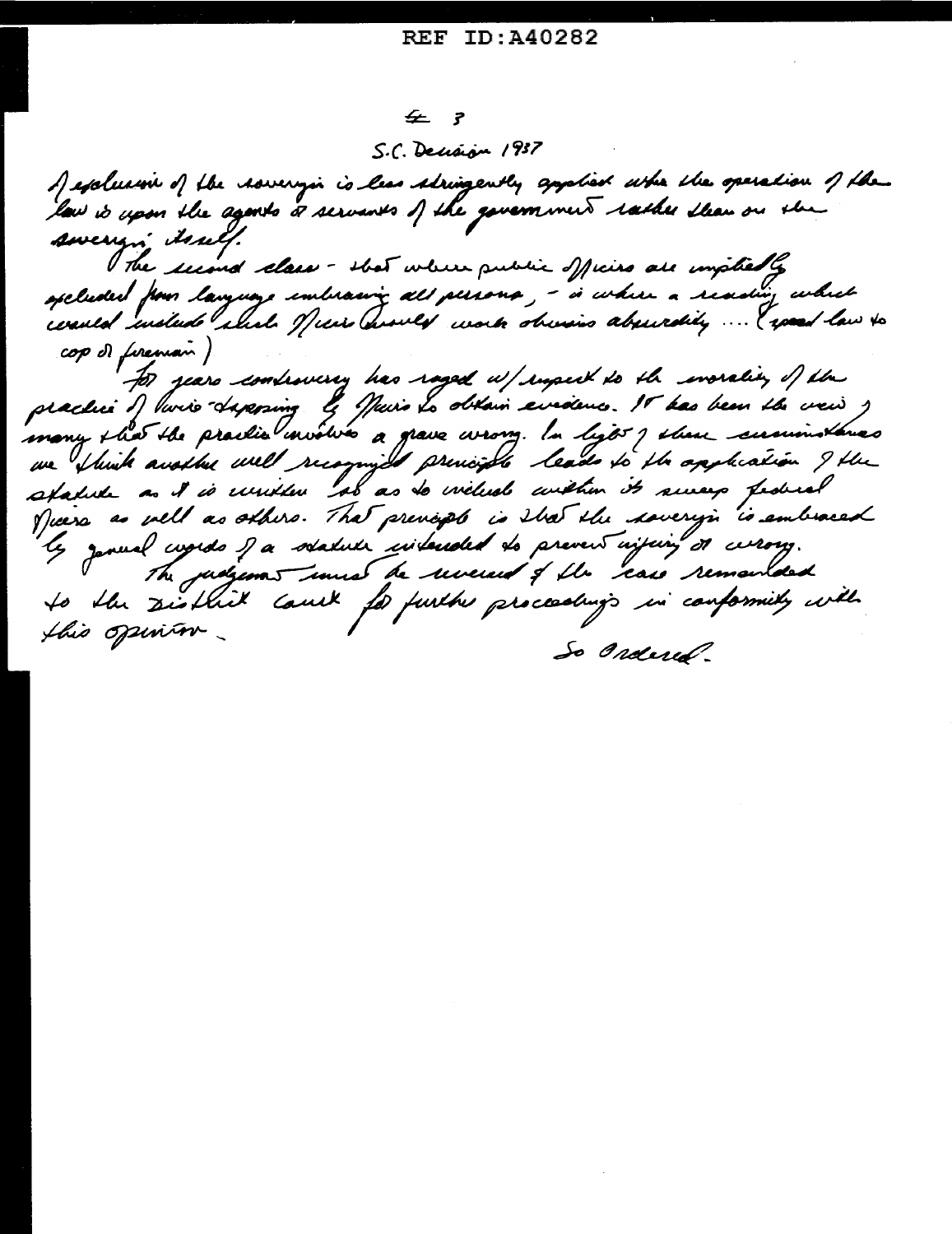28 Feb. 1949 <u>Mems =</u> To: The Chuf, army Limity agency. suly. Legislation derived by the armed tores Lyorlation nieded to cover 2 fialds of coveien to armed torce.<br>I obtaining greater security protection for classified cogplelogic into<br>2 legalizing the obtaining, intercyclic, 1 ickiligation of international fellcommu-<br>I i p 2 3. 5277 denkeel <u>so predeversor 526to</u> of po<sup>ur</sup>lang, 2 secures. Come at predection<br>classified seggelogyphic projector conformation. Surgles aus compleyes but<br>anywheredy his achievers for speed streatment.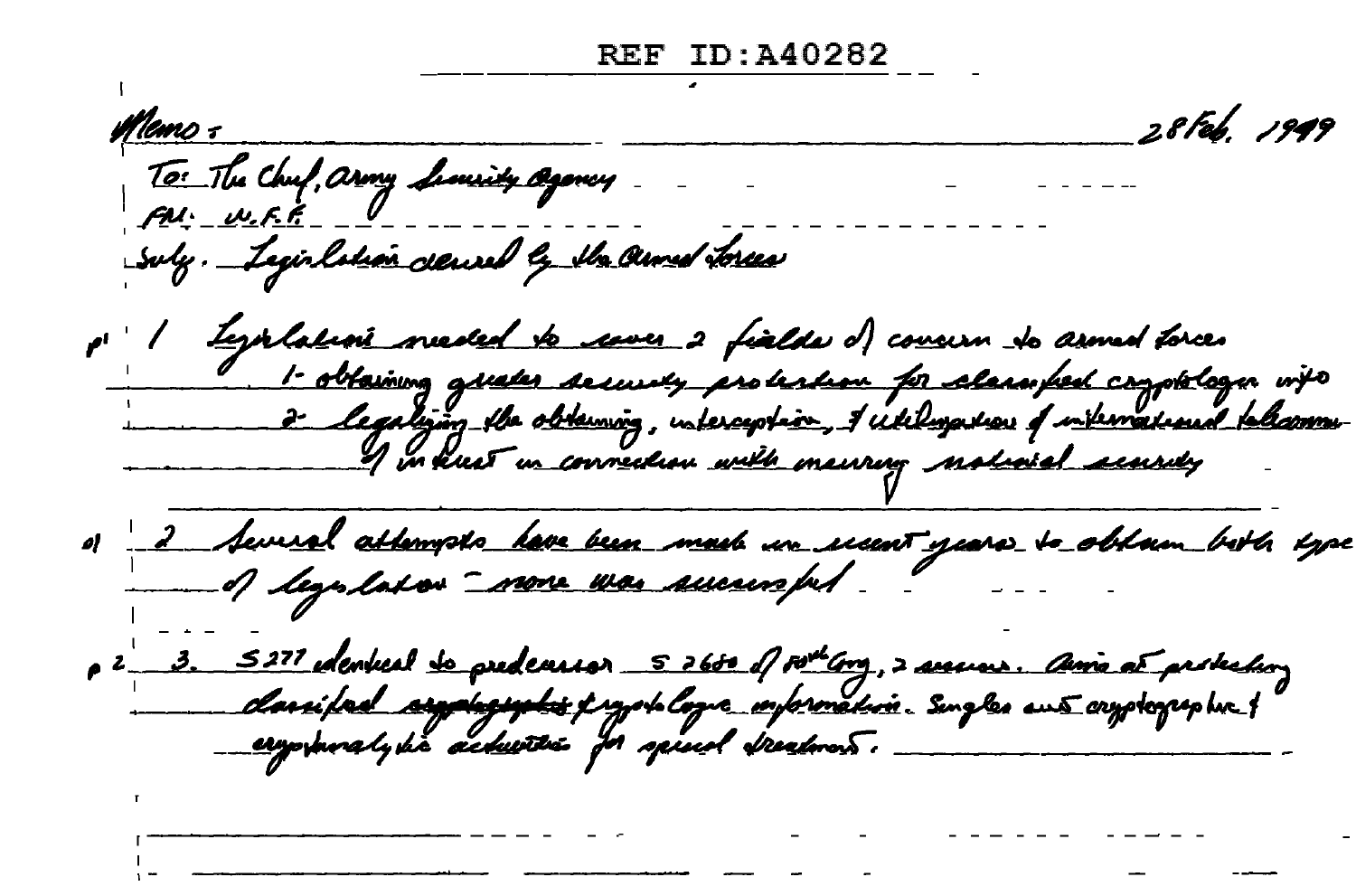ez 9. a bell preented as offerenz 1 52833 with the says - in fast the latte (200333)<br>Imay receive seven naugher treatment same it deals "solely with the externely controversed matter of dampering with Section 605. The Communication act 71924 88 would thenfor to subjected to the hermet scruting on that eccount alon."  $\int_0^2$ However, amerolment of believ 605 to climinate a undrickon where presser in peachime to myside the collection of entitligence required an the interest, of national security, was defeately recommended by the Jour Congression and Committee on the Towns tystand of the Pearl Harbor assack.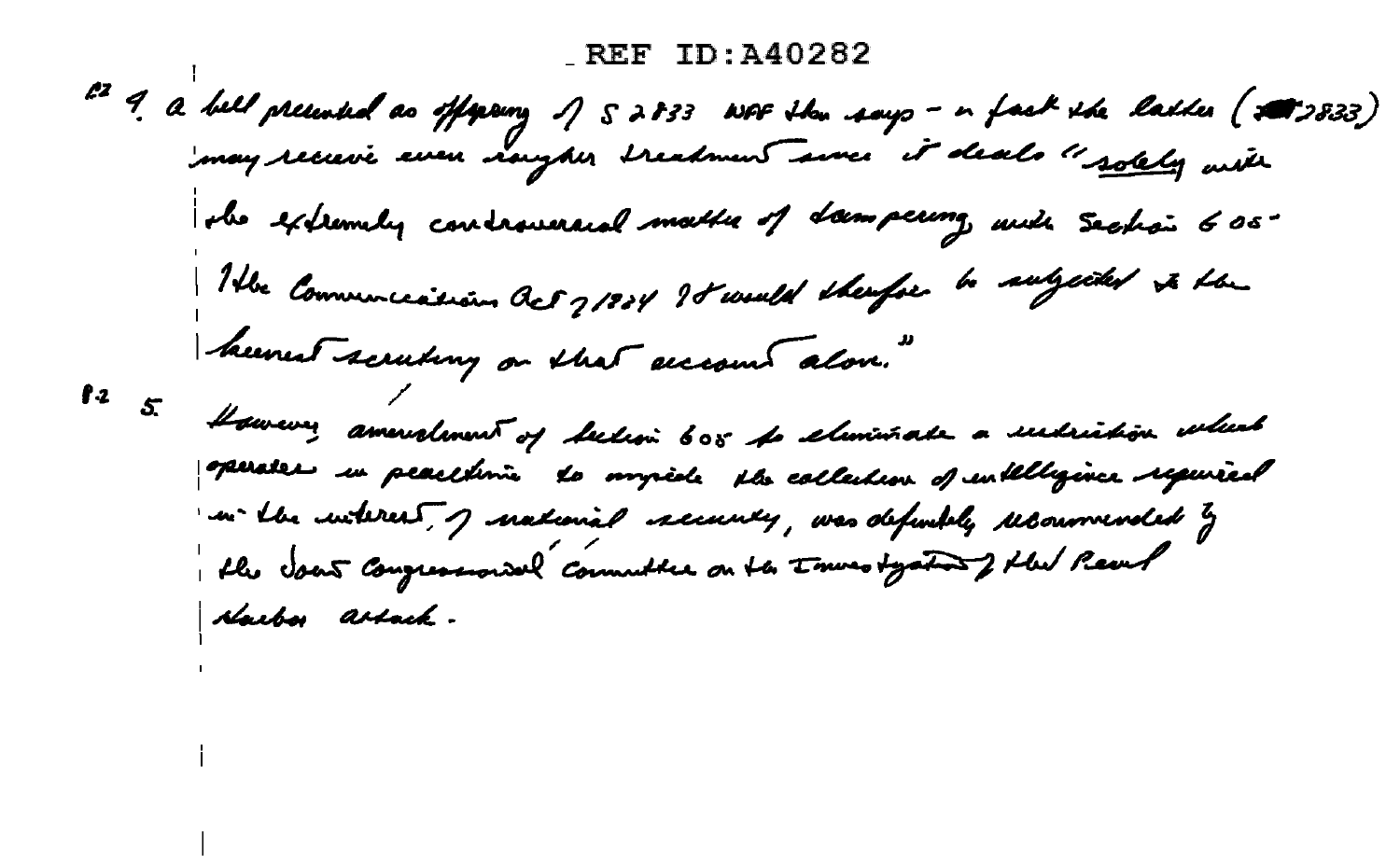Erredman 1889 - p 3 - Ismipal securion why previous attempts to amind below 600° have - Sacled is that they have been acquided purely of samply as attempts de legalogi il curredesgano, al una el sette arqueta el curre-desespaño as en deux vi proceetims, boll 1 which are dured 4 the public, the Cong as condituling assempts at abudgement of 4th americans (pressionnel "The armed baviers are not interested in unse-seagang in peacadime of us the use of the securito shored or peaceline. They are witnessed or and witnessly concerned u/oblan né vi peacedou promibe communications compares<br>coper if carden classic of code<u>rnational</u> co<del>mmunications , and they</del> are also denvens of Legalajory persolera vades erbeard of the use of the<br>securels thered in counselion w/ the production of synd willlyins of<br>wike! importance on the malcount eccusity. p 3 5077 moderatured 10 from 1949 of suffered to Committee on Inducary that out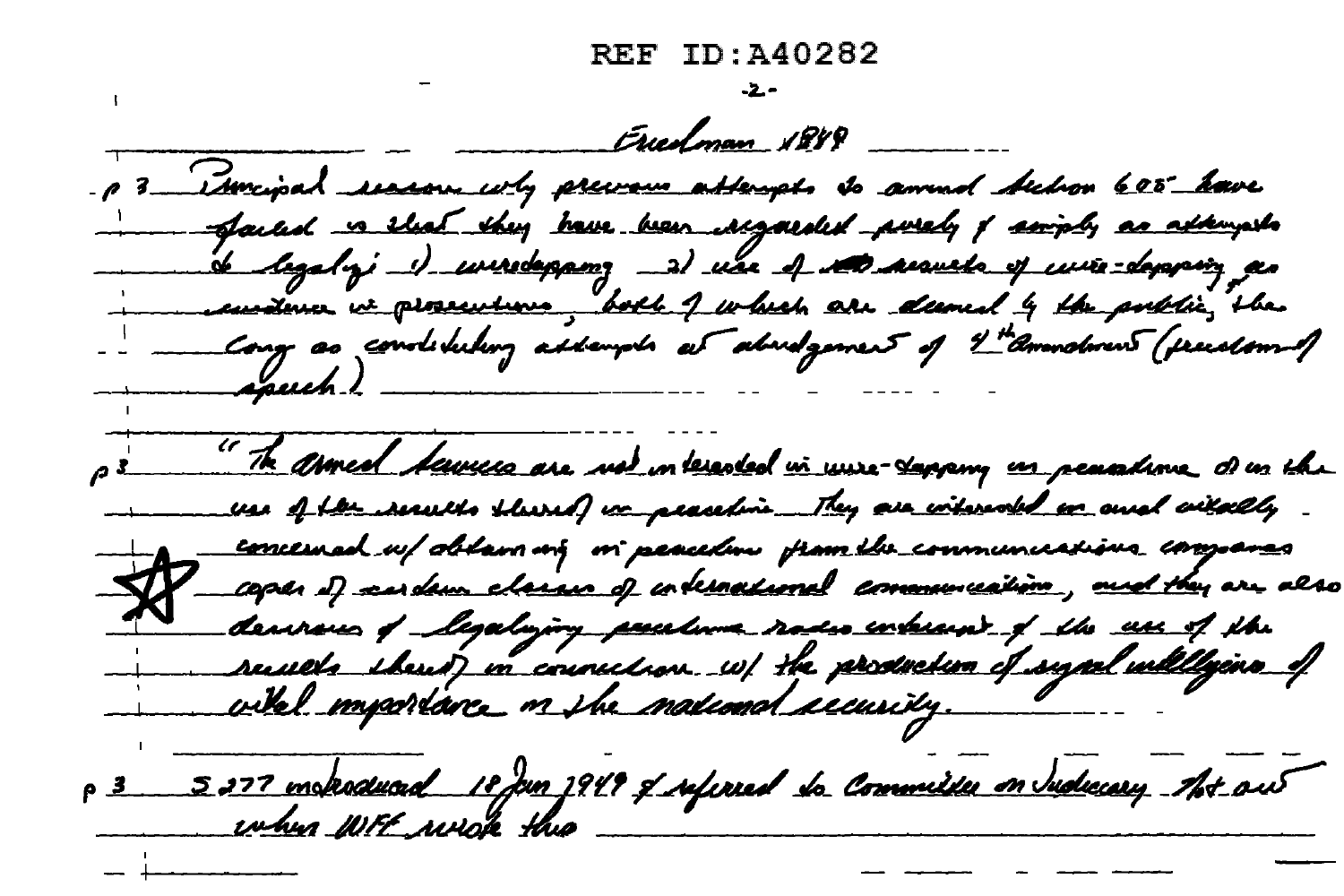New bill to system 52833 has not yet cleared Bureau  $\rho \cdot \mathcal{J}$ of Budget. P.4 Conclusions: (among others) 2 a. Any lills sponsored by the larmed forces should speakeally any eliminate any wording which may imply that they and to engage in indicatan or interstate wire tapping in sides to ablain copies of purely domestic communications of the use them in any way whatsour un peacedonie. b. let FBI and/or deaths have ones of fortuning such bills (N-T) 3- Avoid using words: captyraphie of cappalandyshi sui ann proposed bills.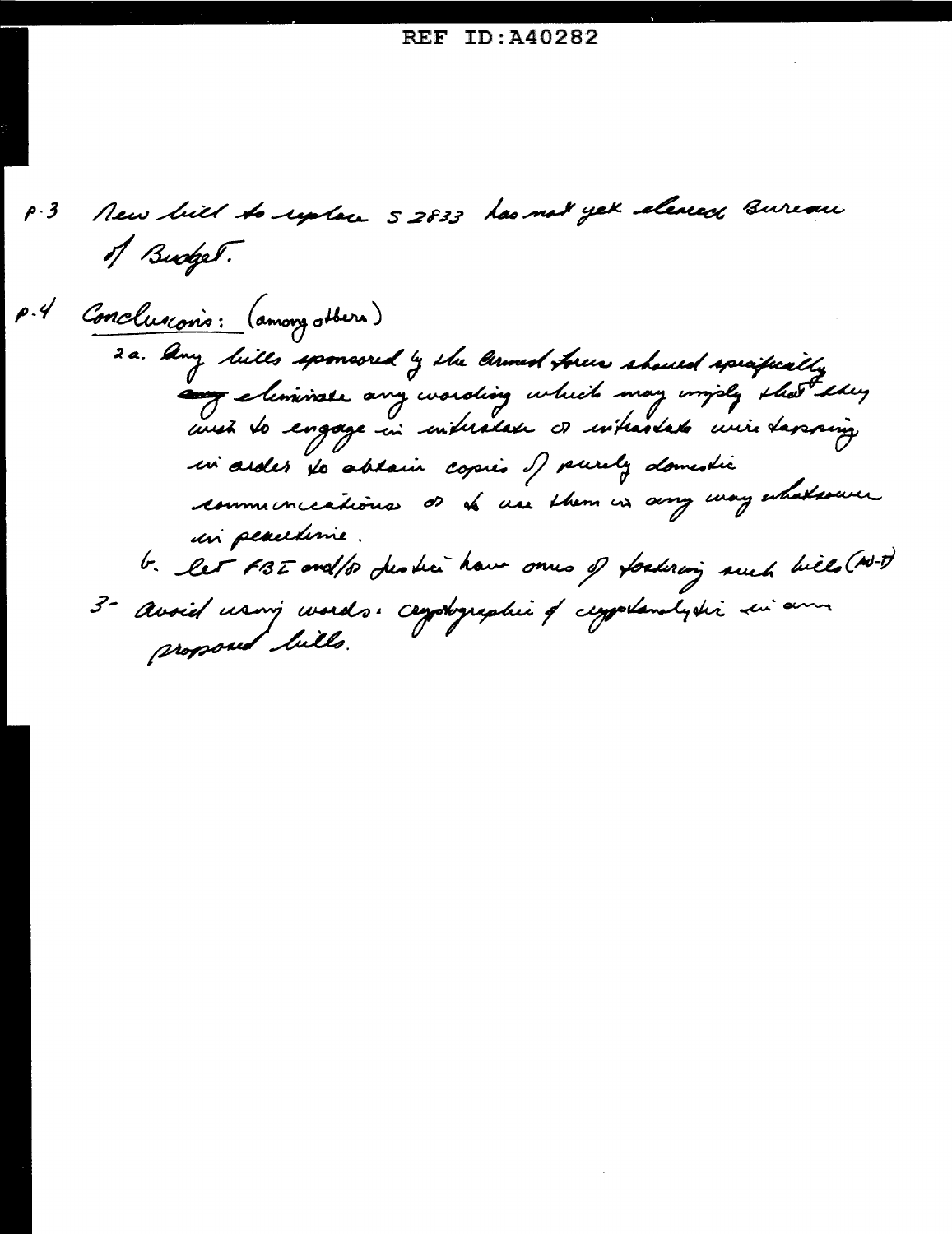**REF ID: 440282** Ludman Triedman proposed and proceed for prodeclion of scrypts six formation umundo Sechai 605 JCAJ1834 Luca it uses International Telecommunic Treaties Madrid, Cavis 1932 \$ 38.